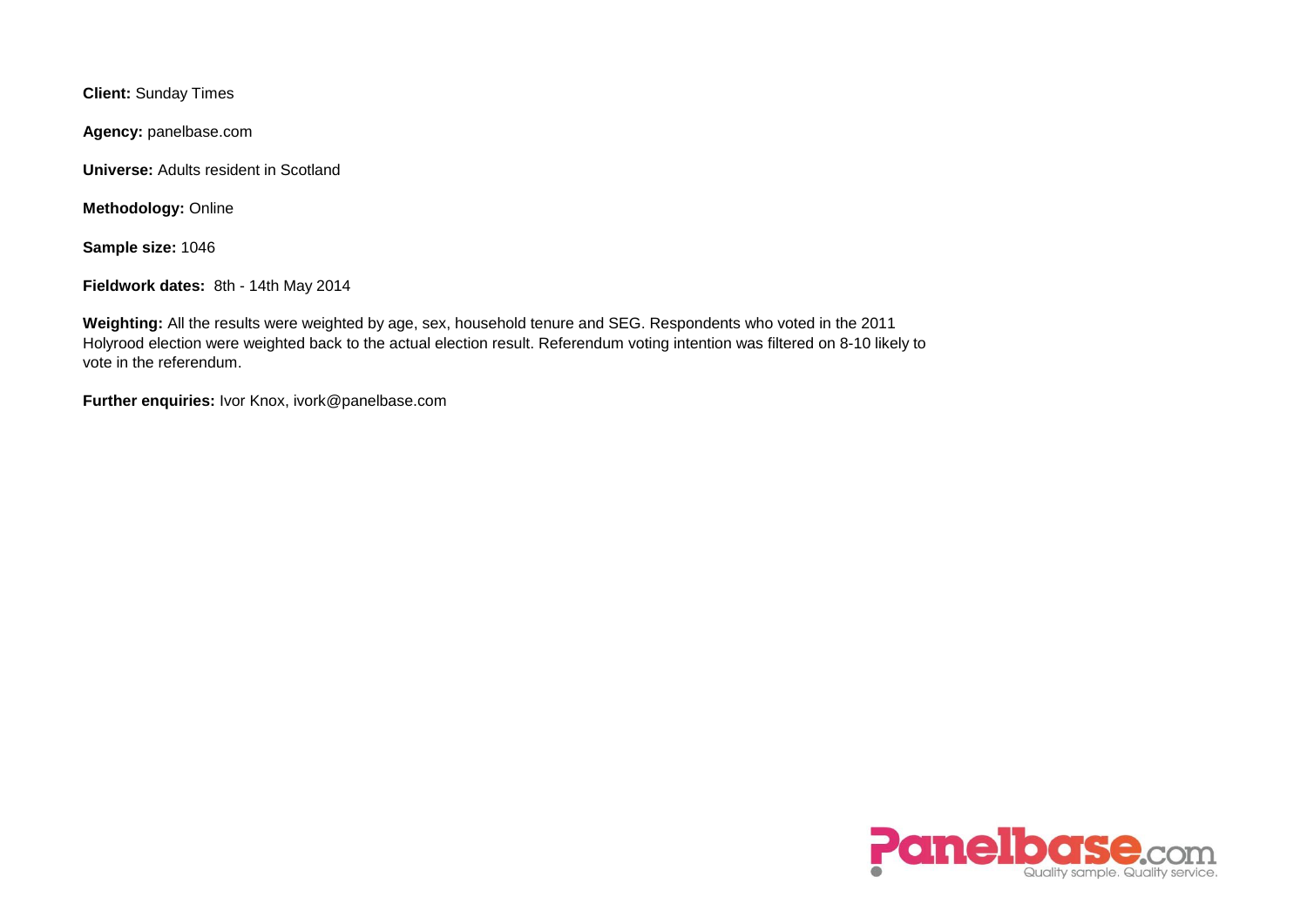

| Base: 1046                                                                                                     |                                                                      | Гоtal                                    | Gender x Age                                |                                                     |                                                                    |                                         |                                                                        |                                  |                                          | Social Grading                                  | Q5. Did you vote in Scotland in the 2011 Scottish Parliamentary Election? If so, who did you<br>vote for with your constituency vote? |                                         |                                |                                         |                                    |                             |                                       |                                                                 |                            |                                          | Q8. Where were you born?                                   |                                   | Q3. Should Scotland be an independent<br>country? |                             |                                         |                    |  |
|----------------------------------------------------------------------------------------------------------------|----------------------------------------------------------------------|------------------------------------------|---------------------------------------------|-----------------------------------------------------|--------------------------------------------------------------------|-----------------------------------------|------------------------------------------------------------------------|----------------------------------|------------------------------------------|-------------------------------------------------|---------------------------------------------------------------------------------------------------------------------------------------|-----------------------------------------|--------------------------------|-----------------------------------------|------------------------------------|-----------------------------|---------------------------------------|-----------------------------------------------------------------|----------------------------|------------------------------------------|------------------------------------------------------------|-----------------------------------|---------------------------------------------------|-----------------------------|-----------------------------------------|--------------------|--|
|                                                                                                                |                                                                      |                                          | Male x<br>$16 - 34$                         | Male x<br>35-54                                     | Male x<br>$55+$                                                    |                                         | Female Female Female<br>$x 16-34 x 35-54 x 55+$                        |                                  | ABC1                                     | C <sub>2</sub> DE                               | Conservative : Labour                                                                                                                 |                                         | Liberal<br>Democrats           | SNP                                     | Greens Other                       |                             | Did not<br>vote                       | Can't<br>remember                                               | Not<br>eligible<br>to vote | Scotland: England                        |                                                            | All not<br>Scotland               | Yes                                               | No                          | Undecided                               | Would not<br>vote  |  |
| Total                                                                                                          |                                                                      | 1046<br>(1046)<br>100%                   | 137<br>(118)<br>100%                        | 182<br>(173)<br>100%                                | 183 <sup>°</sup><br>(187)<br>100%                                  | 174<br>$(164)$ :<br>100%                | 175.<br>$(191)$ :<br>100%                                              | 195<br>(213)<br>100%             | 466<br>(558)<br>100%                     | 558<br>(466)<br>100%                            | 110<br>(118)<br>100%                                                                                                                  | 251<br>(247)<br>100%                    | 62:<br>(59)<br>100%            | 359<br>(337)<br>100%                    | -51<br>$(16)$ :<br>100%            | (14)<br>100%                | 148<br>(156)<br>100%                  | 78<br>(74)<br>100%                                              | 29<br>(25)<br>100%         | 828<br>(801)<br>100%                     | 142:<br>(161)<br>100%                                      | 218<br>(245)<br>100%              | 393<br>(395)<br>100%                              | 465<br>(459)<br>100%        | 175.<br>(178)<br>100%                   | 13<br>(14)<br>100% |  |
| Should Scotland be an<br>independent country?                                                                  | Base: 8-10 Likely to vote<br>Yes                                     | 936<br>(936)<br>375                      | 114<br>(100)<br>60                          | 168<br>(158)<br>94                                  | 176<br>(181)<br>56                                                 | 139 <sup>°</sup><br>(130)               | 154<br>(165)                                                           | 184<br>(202)                     | 428<br>(509)<br>165                      | 487<br>(407)<br>204                             | 110<br>(117)                                                                                                                          | 236<br>(230)<br>57                      | 59<br>(56)                     | 347<br>(326)<br>251                     | 5 <sup>1</sup><br>(15)             | (13)                        | 90<br>(99)<br>31<br>34%               | 62.<br>(62)<br>$14 -$                                           | 23<br>(18)<br>29%          | 747<br>(724)<br>328<br>44%               | 129<br>(145)<br>35 <sup>2</sup>                            | 189<br>(212)                      | 375<br>(378)<br>375<br>100%                       | 436<br>(431)                | 124<br>(127)                            | $\Omega$<br>(0)    |  |
|                                                                                                                | No.<br>Undecided                                                     | 40%<br>436<br>47%<br>124                 | 53%<br>32%<br>17                            | 56%<br>58<br>35%<br>16 <sup>2</sup>                 | 31%<br>58%<br>18                                                   | 28%<br>57%<br>21                        | 39%<br>41%<br>31                                                       | 36%<br>52%                       | 39%<br>217<br>51%<br>46                  | 42%<br>205<br>42%<br>78                         | 7%<br>94.<br>86%                                                                                                                      | 24%<br>143<br>61%<br>36                 | 9%<br>48<br>82%                | 72%<br>16%                              | 21%<br><b>54%</b>                  | 47%<br>48%                  | 47<br>53%<br>12 <sub>1</sub>          | 23%<br>33 <sup>1</sup><br>53%<br>15 <sub>1</sub>                | 45%                        | 313<br>42%<br>106                        | 27%<br>85 <sub>1</sub><br>66%                              | 25%<br>123<br>65%<br>$1\xi$       | n.                                                | $436 -$<br>100%             | 124                                     |                    |  |
|                                                                                                                | Would not vote                                                       | 13%                                      | 15%                                         | 10%                                                 | 10%                                                                | 15%                                     | 20%<br>Ω                                                               | 12%                              | 11%                                      | 16%                                             | 7%<br>Ω                                                                                                                               | 15%                                     | 9%                             | 12%                                     | 25%<br>$\Omega$                    | 5%                          | 13%                                   | 24%<br>$\Omega$                                                 | 25%                        | 14%                                      | 7%<br>$\Omega$                                             | 9%                                |                                                   | $\Omega$                    | 100%                                    |                    |  |
| Should Scotland be an<br>independent country?                                                                  | Base: 8-10 Likely to vote<br>excluding undecided<br><b>Yes</b><br>No | 811<br>(809)<br>375<br>46%<br>436<br>54% | 97<br>(86)<br>-60<br>62%<br>37<br>38%       | 152<br>(141)<br>94<br>62%<br>58 <sup>3</sup><br>38% | <b>158</b><br>(165)<br>56<br><b>35%</b><br>103 <sup>3</sup><br>65% | 119<br>(108)<br>33%<br>79<br><b>67%</b> | 123<br>(135)<br>48%<br>$64^{\circ}$<br>52%                             | 163<br>(174)<br>41%<br>96<br>59% | 382<br>(449)<br>165<br>43%<br>217<br>57% | 409<br>(340)<br>204<br><b>50%</b><br>205<br>50% | 102<br>(111)<br>8%<br>-94<br>92%                                                                                                      | 200<br>(193)<br>57<br>28%<br>143<br>72% | 54<br>(49)<br>10%<br>48<br>90% | 306<br>(290)<br>251<br>82%<br>55<br>18% | $3 -$<br>(10)<br>28%<br><b>72%</b> | (12)<br>49%<br>51%          | 78<br>(87)<br>31<br>39%<br>47<br>61%  | 47<br>(43)<br>14 <sup>1</sup><br>30%<br>33 <sup>2</sup><br>70%: | 17<br>(14)<br>39%<br>61%   | 640<br>(622)<br>328<br>51%<br>313<br>49% | <b>120</b><br>(132)<br>35 <sup>2</sup><br>29%<br>85<br>71% | 171<br>(187)<br>28%<br>123<br>72% | 375<br>(378)<br>375<br>100%<br>0.                 | 436<br>(431)<br>436<br>100% | $\mathbf{0}$<br>(0)<br>0                | 0<br>(0)           |  |
| If the referendum was today<br>and you were standing in the<br>polling booth right now, how<br>would you vote? | Base: 8-10 likely to vote and<br>undecided<br>Yes<br>No              | 124<br>(127)<br>64<br>52%<br>-56<br>45%  | 17<br>(14)<br>13 <sup>2</sup><br>75%<br>23% | 16 <sup>1</sup><br>(17)<br>55%<br>41%               | 18<br>(16)<br>51%<br>40%                                           | 21<br>(22)<br>38%<br>13:<br>62%         | 31 <sup>1</sup><br>(30)<br>17 <sup>1</sup><br><b>53%</b><br>14:<br>45% | 21<br>(28)<br>43%<br>52%         | 46<br>(60)<br>20<br>43%<br>24<br>52%     | 78<br>(67)<br>45<br>57%<br>-31<br>40%           | 8<br>(6)<br>86%<br>14%                                                                                                                | 36<br>(37)<br>17<br>47%<br>18<br>50%    | (7)<br>17%<br>83%              | 41<br>(36)<br>28<br>67%<br>13:<br>31%   | $\mathbf{1}$<br>(5)<br>83%<br>17%  | (1)<br>100%<br><sup>o</sup> | 12 <sup>2</sup><br>(12)<br>22%<br>78% | 15 <sup>1</sup><br>(19)<br>28%<br><b>54%</b>                    | (4)<br>70%<br>30%          | 106<br>(102)<br>58<br>54%<br>46<br>43%   | q<br>(13)<br>29%<br>64%                                    | 18<br>(25)<br>37%<br>53%          | n<br>(0)                                          | (0)                         | 124<br>(127)<br>64<br>52%<br>56:<br>45% | (0)                |  |
|                                                                                                                | Would not vote                                                       | 3%                                       | 2%                                          | 4%                                                  | 9%                                                                 |                                         | 2%                                                                     | 5%                               | 5%                                       | 2%                                              | $\Omega$                                                                                                                              | 3%                                      |                                | 1%                                      | $\Omega$                           |                             |                                       | 18%                                                             |                            | 2%                                       | 7%                                                         | 9%                                |                                                   |                             | 3%                                      |                    |  |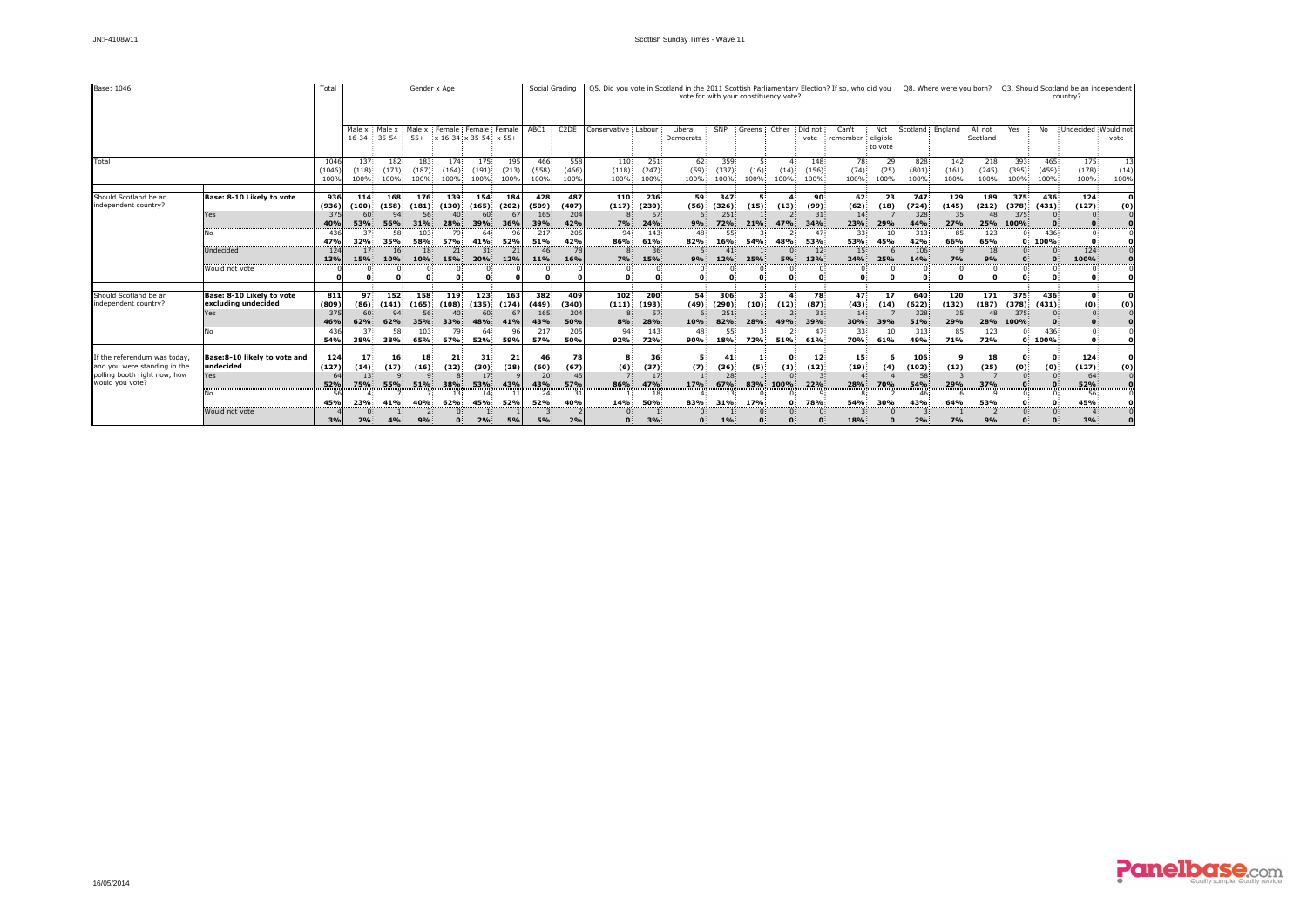| Base: 1046                                                                                                   |                                                                                   | Total                  |                        |                                           |                         | Gender x Age                                                    |                       |                      |                       | Social Grading             | Q5. Did you vote in Scotland in the 2011 Scottish Parliamentary Election? If so, who did you<br>vote for with your constituency vote? |                      |                        |                      |                        |              |                              |                               |                            |                      | Q8. Where were you born?                       |                      | Q3. Should Scotland be an independent<br>country? |                              |                             |                    |  |
|--------------------------------------------------------------------------------------------------------------|-----------------------------------------------------------------------------------|------------------------|------------------------|-------------------------------------------|-------------------------|-----------------------------------------------------------------|-----------------------|----------------------|-----------------------|----------------------------|---------------------------------------------------------------------------------------------------------------------------------------|----------------------|------------------------|----------------------|------------------------|--------------|------------------------------|-------------------------------|----------------------------|----------------------|------------------------------------------------|----------------------|---------------------------------------------------|------------------------------|-----------------------------|--------------------|--|
|                                                                                                              |                                                                                   |                        | Male x<br>16-34        | Male x<br>$35 - 54$                       | Male x<br>$55+$         | $\frac{1}{2}$ x 16-34 $\frac{1}{2}$ x 35-54 $\frac{1}{2}$ x 55+ | Female Female Female  |                      | ABC1                  | C <sub>2</sub> DE          | Conservative : Labour                                                                                                                 |                      | Liberal<br>Democrats   | SNP                  | Greens                 | Other        | Did not<br>vote              | Can't<br>remember             | Not<br>eligible<br>to vote | Scotland             | England                                        | All not<br>Scotland  | Yes                                               | No                           | Undecided                   | Would not<br>vote  |  |
| Total                                                                                                        |                                                                                   | 1046<br>(1046)<br>100% | 137<br>(118)<br>100%   | 182<br>(173)<br>100%                      | 183<br>(187)<br>100%    | 174<br>(164)<br>100%                                            | 175:<br>(191)<br>100% | 195<br>(213)<br>100% | 466:<br>(558)<br>100% | 558<br>(466)<br>100%       | 110<br>(118)<br>100%                                                                                                                  | 251<br>(247)<br>100% | 62<br>(59)<br>100%     | 359<br>(337)<br>100% | (16)<br>100%           | (14)<br>100% | 148<br>(156)<br>100%         | 78<br>(74)<br>100%            | 29<br>(25)<br>100%         | 828<br>(801)<br>100% | 142:<br>(161)<br>100%                          | 218<br>(245)<br>100% | 393<br>(395)<br>100%                              | 465<br>(459)<br>100%         | 175<br>(178)<br>100%        | 13<br>(14)<br>100% |  |
| Would you say your decision will Base:<br>be based primarily on a detailed<br>understanding of the issues or |                                                                                   | 1046<br>(1046)         | 137<br>(118)           | 182<br>(173)                              | 183<br>(187)            | 174<br>(164)                                                    | 175<br>(191)          | 195<br>(213)         | 466<br>(558)          | 558<br>(466)               | 110<br>(118)                                                                                                                          | 251<br>(247)         | 62<br>(59)             | 359<br>(337)         | 5<br>(16)              | (14)         | 148<br>(156)                 | 78<br>(74)                    | 29<br>(25)                 | 828<br>(801)         | 142<br>(161)                                   | 218<br>(245)         | 393<br>(395)                                      | 465<br>(459)                 | 175<br>(178)                | 13<br>(14)         |  |
| on an emotional feeling that this<br>is the right way to vote?                                               | Primarily a detailed<br>understanding of issues<br>Primarily an emotional feeling | 420<br>40%<br>143      | 62<br>45%<br>14        | 81<br>44%<br>20:                          | 87<br>48%<br>30         | 59<br>34%<br><b>27:</b>                                         | 56<br>32%<br>26:      | <b>76</b><br>39%     | 203<br>44%<br>53      | 209<br>37%<br>8            | 50<br>46%<br>19 <sup>1</sup>                                                                                                          | 95<br>38%<br>32      | 26 <sup>2</sup><br>42% | 155<br>43%<br>-40    | 36%                    | 47%          | 43<br>29%<br>31              | 33<br>42%<br>10:              | 14<br>47%                  | 329<br>40%<br>105    | 62<br>44%<br>26.                               | 90<br>41%<br>-39     | 166<br>42%<br>52.                                 | 184<br>40%<br>66:            | 68<br>39%<br>24:            | 5%                 |  |
|                                                                                                              | An equal mix                                                                      | 14%<br>483<br>46%      | 10%<br>61<br>45%       | 11%<br>82<br>45%                          | <b>16%</b><br>66<br>36% | 16%<br>88<br>51%                                                | 15%<br>93<br>53%      | 13%<br>93<br>48%     | 11%<br>210<br>45%     | 16%<br>262<br>47%          | 18%<br>40<br>37%                                                                                                                      | 13%<br>124<br>50%    | 13%<br>28<br>46%       | 11%<br>165<br>46%    | 9%<br><b>55%</b>       | 17%<br>35%   | 21%<br>73.<br>50%            | 13%<br>35 <sup>2</sup><br>44% | 8%<br>13<br>46%            | 13%<br>394<br>48%    | 18%<br>53<br>37%                               | 18%<br>89<br>41%     | 13%<br>175<br>45%                                 | 14%<br>215<br>46%            | 14%<br>83<br>47%            | 16%<br>10<br>79%   |  |
| Where were you born?                                                                                         | Base:                                                                             | 1046<br>(1046)         | 137<br>(118)           | 182<br>(173)                              | 183<br>(187)            | 174<br>(164)                                                    | 175<br>(191)          | 195<br>(213)         | 466<br>(558)          | 558<br>(466)               | 110<br>(118)                                                                                                                          | 251<br>(247)         | 62<br>(59)             | 359<br>(337)         | 5.<br>(16)             | 4<br>(14)    | 148<br>(156)                 | 78<br>(74)                    | 29<br>(25)                 | 828<br>(801)         | 142<br>(161)                                   | 218<br>(245)         | 393<br>(395)                                      | 465<br>(459)                 | 175<br>(178)                | 13<br>(14)         |  |
|                                                                                                              | Scotland                                                                          | 828<br>79%             | 114<br>83%             | 156<br>85%                                | 140<br>77%              | 144<br>83%                                                      | 127<br>72%            | 147<br>76%           | 366<br>79%            | 449<br>81%                 | 70<br>63%                                                                                                                             | 210<br>84%           | 42 <sup>3</sup><br>67% | 314<br>88%           | 46%                    | 61%          | 106<br>72%                   | 59<br>75%                     | 22<br><b>75%</b>           | 828<br>100%          | $\Omega$                                       |                      | 343<br>87%                                        | 333<br>72%                   | 142<br>81%                  | 10<br>74%          |  |
|                                                                                                              | England<br>Elsewhere in Europe                                                    | 142<br>14%<br>33       | 10<br>7%               | 16 <sup>°</sup><br>9%                     | 30<br>16%               | 15 <sub>1</sub><br>8%<br>10 <sub>1</sub>                        | 29<br>17%             | 22%                  | 67<br>14%<br>13       | -68<br>12%<br>$\mathbf{1}$ | 26 <sup>2</sup><br>24%                                                                                                                | 31<br>13%            | 14<br>23%              | 33<br>9%             | 29%                    | 24%          | 21<br>14%<br>13 <sub>1</sub> | 10<br>13%                     | 14%                        | Ω                    | 142<br>100%                                    | 142<br>65%<br>33     | 35<br>9%                                          | 91<br>20%<br>17 <sub>1</sub> | 16 <sup>2</sup><br>9%<br>13 | 2%                 |  |
|                                                                                                              | Outside Europe                                                                    | 3%<br>30               | 6%                     | 3%                                        |                         | 6%                                                              | 5%                    | < 1%                 | 3%<br>$15 -$          | 3%                         | 4%<br>-5.                                                                                                                             | 1%                   | 4%                     | < 1%                 | 12%                    | 5%           | 9%                           | 6%                            | 8%                         |                      | $\Omega$<br>∩.                                 | 15%                  | $< 1\%$                                           | 4%<br>15.                    | 7%                          | 3%                 |  |
|                                                                                                              | Wales                                                                             | 3%<br>$< 1\%$          |                        | 2%<br>$1\%$                               | 5%<br>$< 1\%$           | 3%                                                              | 3%<br>2%              | $< 1\%$<br>1%        | 3%<br>$< 1\%$         | 3%<br>< 1%                 | 4%<br>3%                                                                                                                              | 2%<br>$< 1\%$        | 3%                     | 2%<br>$< 1\%$        | <sup>0</sup>           | 5%           | 5%<br>< 1%                   | 5%<br>$1\%$                   | 3%                         | O                    | $\mathbf{0}$<br>$\overline{0}$<br>$\mathbf{0}$ | 14%<br>3%            | 2%<br>$< 1\%$                                     | 3%<br>$< 1\%$                | $1\%$<br><sup>2</sup><br>1% | 21%                |  |
|                                                                                                              | Republic of Ireland<br>Northern Ireland                                           | $< 1\%$                | $\Omega$               | $< 1\%$                                   | 1%                      | $\mathbf{0}$                                                    | $< 1\%$               |                      | $< 1\%$               | < 1%                       | $\Omega$<br>$\Omega$                                                                                                                  |                      | $1\%$                  | $< 1\%$              | 13%                    | <sup>0</sup> |                              | $\Omega$<br>Ω                 |                            |                      | $\overline{0}$<br>$\mathbf{0}$                 | 2%                   | $< 1\%$                                           | $<$ 1%                       | $< 1\%$                     |                    |  |
|                                                                                                              | Not Scotland (Net)                                                                | < 1%<br>218<br>21%     | 23 <sup>2</sup><br>17% | $\Omega$<br>27 <sup>2</sup><br><b>15%</b> | $< 1\%$<br>43<br>23%    | 30<br>17%                                                       | $< 1\%$<br>48.<br>28% | $< 1\%$<br>24%       | $< 1\%$<br>100<br>21% | < 1%<br>109<br><b>19%</b>  | 1%<br>$40^{\circ}$<br>37%                                                                                                             | < 1%<br>41<br>16%    | $1\%$<br>20<br>33%     | 45<br>12%            | $\Omega$<br><b>54%</b> | 5%<br>39%    | $\Omega$<br>42<br>28%        | O<br>19 <sup>2</sup><br>25%   | 25%                        |                      | n<br>142<br>100%                               | 1%<br>218<br>100%    | 50<br>13%                                         | $< 1\%$<br>132<br>28%        | $\Omega$<br>33<br>19%       | 26%                |  |